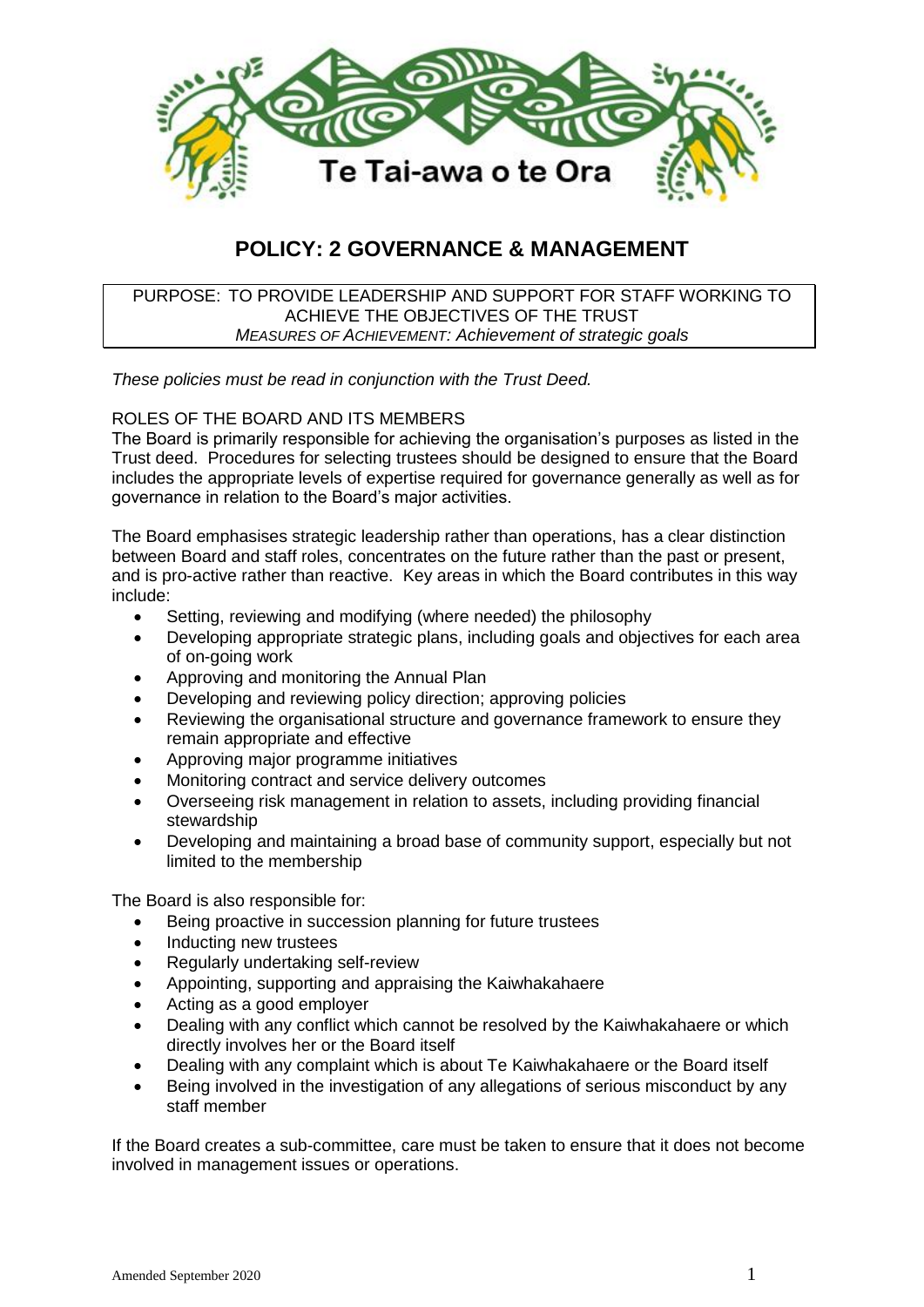The Trust members will choose their own office holders, but the Kaiwhakahaere has the right of veto with regard to who the Staff Liaison Trustee will be, if anyone is appointed to that role.

## ROLE OF TE KAIWHAKAHAERE

The primary role of the manager is to be accountable to the Board for all aspects of management, service delivery and administration, including staff and finances.

Te Kaiwhakahaere reports to the Board as a whole and keeps it informed of the true and accurate position of the outcomes of programmes and services; financial position; and all matters having real or potential legal considerations for the organisation. The Board relies on information from Te Kaiwhakahaere in its strategic decision-making and risk management decisions. Therefore, the Kaiwhakahaere will not fail to:

- $\triangleright$  inform the Board of significant trends, implications of Board decisions, issues arising from policy matters or changes in the basic assumptions upon which the Board's strategic goals are based
- $\triangleright$  respond to requests for information in a timely, accurate and understandable fashion
- $\triangleright$  recommend changes in Board policies when the need for them becomes known
- $\triangleright$  monitor and respond to changes in legislation which affect the Trust and its operations
- $\triangleright$  limit public statements to what the Board has formally adopted, about the official position of the Board on controversial issues
- $\triangleright$  inform the Board when, for any reason, there is non-compliance with a Board policy or directive, along with reasons for its occurrence and suggestions of how to avoid such a situation arising again
- $\triangleright$  inform the Board of any allegations of serious misconduct by any staff member

# RELATIONSHIP BETWEEN THE BOARD AND TE KAIWHAKAHAERE (governance relationship to management)

Management will be 'by exception, that is, the Kaiwhakahaere is authorised to, make any decisions, take any actions, develop any activities, and establish practices and procedures concerning management of the organisation as long as the decisions do not contravene:

- NZ law and regulations
- the trust deed
- policies adopted by the Board, unless permission has been granted by the Board
- current strategic and annual plans adopted by the Board unless permission has been granted by the Board
- current budget adopted by the Board unless permission has been granted by the Board

The relationship between the Board and Te Kaiwhakahaere is based on trust and mutual support. The Board may identify a person or sub-committee responsible for support and oversight of Te Kaiwhakahaere. Only decisions made by the Board collectively are binding on Te Kaiwhakahaere (decisions or instructions of individual Board members are offered as advice only). Unless specified otherwise, the Kaiwhakahaere is subject to the same policies and procedures as other staff. In the event the Board determines that the potential degree and seriousness of any misconduct by the Kaiwhakahaere warrants initiating a disciplinary process, the Board shall seek external advice and follow due process.

The Board may establish advisory bodies, which should include Te Kaiwhakahaere (unless there is a particular reason not to), to provide oversight and support in specific areas requiring specialist expertise.